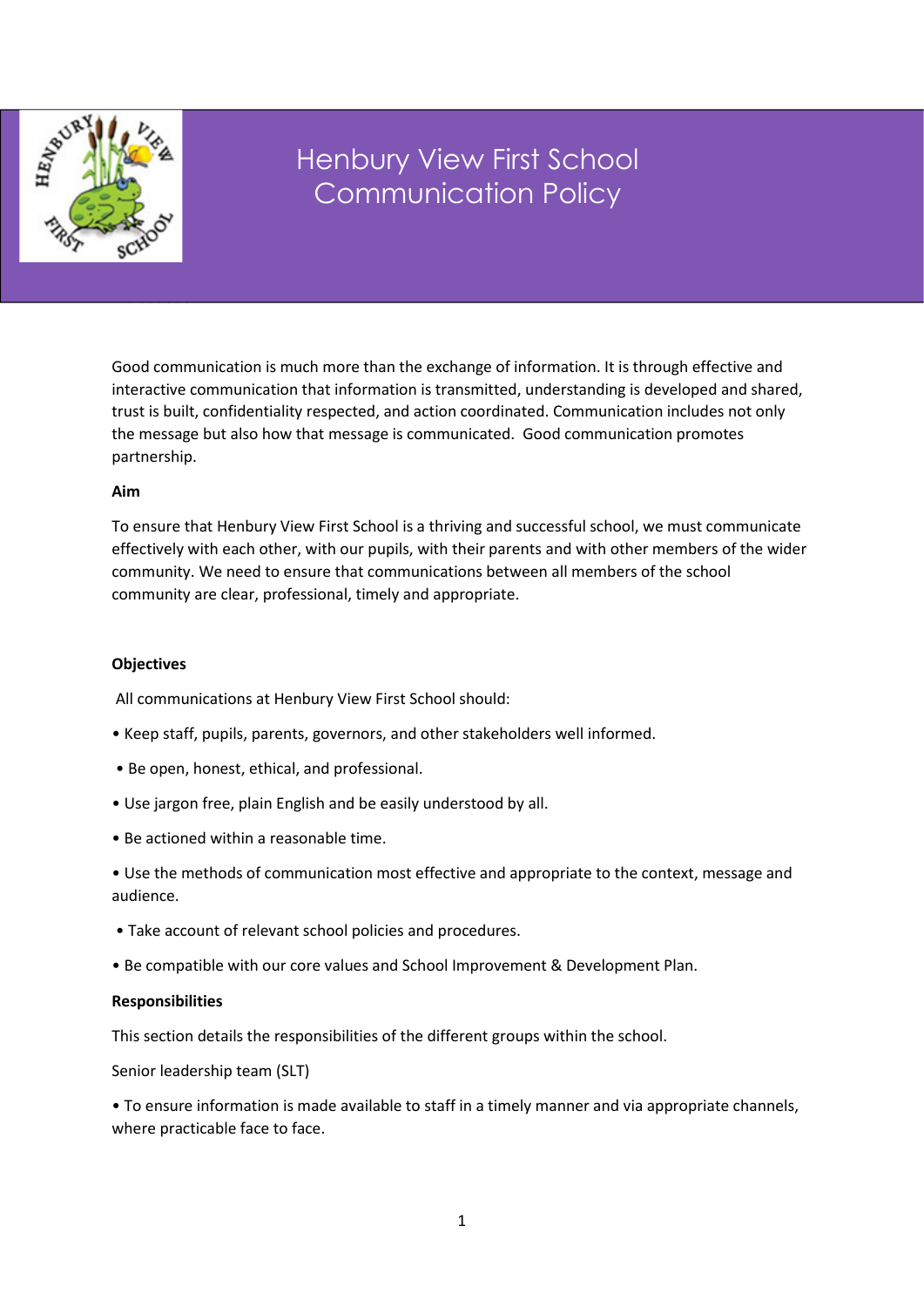• To ensure that staff have the relevant information available to communicate with colleagues effectively.

• To maintain open channels of two-way communication and to listen to feedback and comment from all staff.

• To keep governors informed of developments and concerns.

## **All staff**

• To communicate regularly with each other, preferably face to face or email, to ensure information is available and understood within the context of the classroom and working environment.

• To ensure they are informed and have access to information in order to be as effective as possible in their role and to support their work within the school.

• To use open channels of two-way communication to keep the leadership team and colleagues informed.

• To check the communication, email each week after the briefing.

• To ensure that emails are checked at least once a day and responded to if necessary. Any communication which is important and needs to be actioned within 24 hours will be communicated in person.

## **Governors**

- To ensure the use of trusted online spaces when communicating between governors or with the school
- Using a variety of communication methods to promote & explain the work of the governor
- Listening to people online to hear what is being said about the school
- To ensure the posting of minutes of meeting in appropriate places

# **Internal methods of communication**

• All staff receive an induction pack providing them with important information about organisation and procedures within the school

• An integrated programme of meetings to facilitate involvement of staff both formal and informal: e.g. teachers' meetings, Learning support assistant meetings, Office meetings, key stage meetings, whole staff meetings

• All formal meetings (staff and SLT) should be structured and minuted and members invited to contribute to the agenda.

• E-mail is a quick, effective way of communicating information however it should not replace face to face meetings where an in-depth discussion is required.

• Teachers' meetings & SLT meetings take place every week and the minutes are placed on the One Drive. Events are discussed in advance at meetings, but staff also have the responsibility to check future actions

• LSA meetings, Whole Staff meetings & Office meetings take place once a week. Key stage meetings are held informally or formally, as required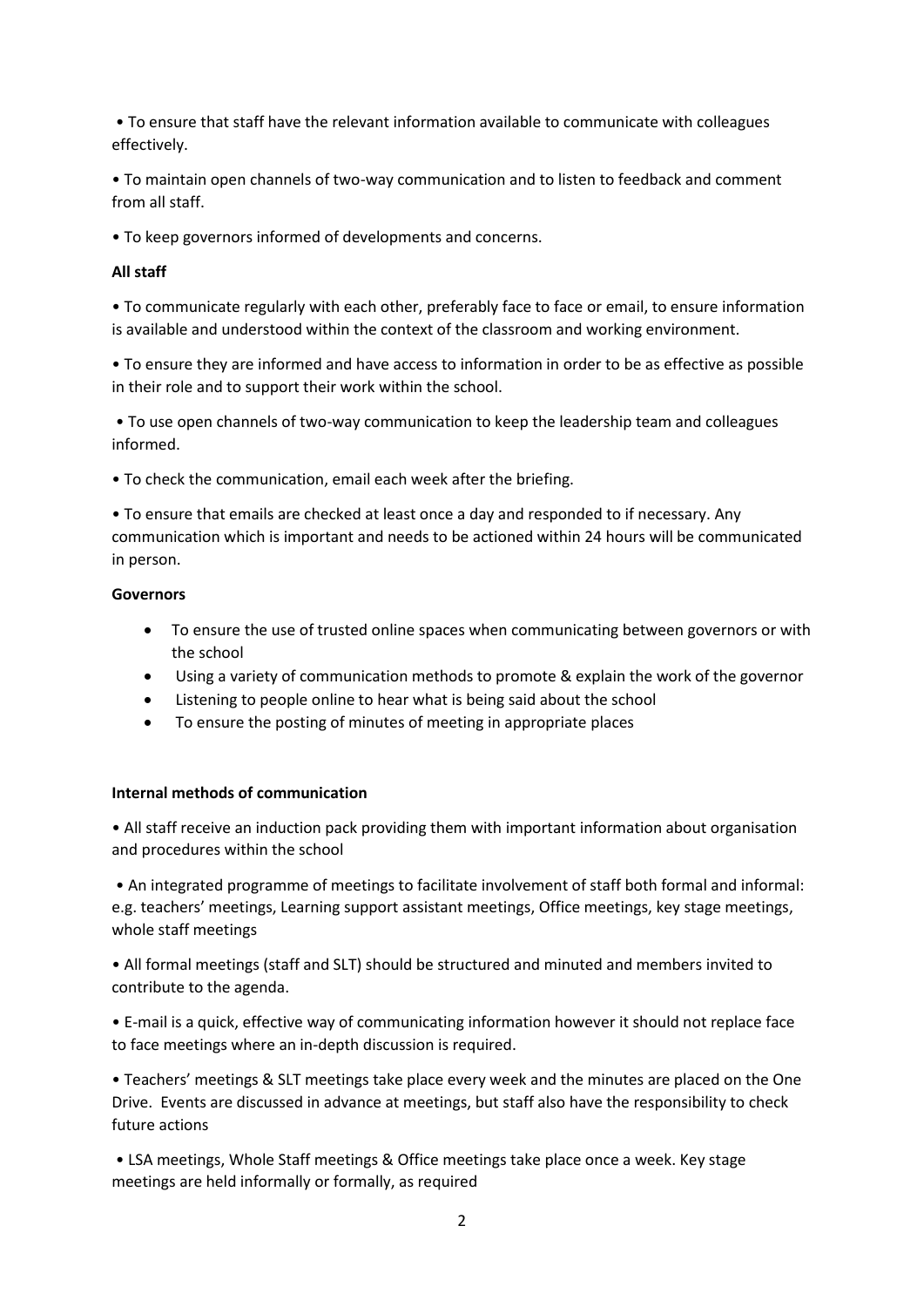• Governors' meeting minutes which have been agreed and signed off (usually the term following the meeting) are available via email request from the Clerk to Governors. [l.huggett@henburyview.dorset.sch.uk](mailto:l.huggett@henburyview.dorset.sch.uk)

• The whiteboard in the staffroom is used for day-to-day notices

• Reminders or letters to individual parents are sent to classes to be given out by the class teachers and must be given to children the same day. Every class must have a system for distributing letters and other materials to go home with the children. ALL letters must be seen by a member of SLT before going out and a copy should be sent to the office for the website. If the letter has mistakes in, then it will be sent back to the teacher to correct.

• The schools use Parent Mail to communicate with parents by text or e-mail

• Urgent messages for parents/carers will be sent by text or a phone call as early as possible and followed up by the office staff to ensure receipt

External methods of communication Schools have many lines of communication to maintain with parents and carers, other schools, the community and with outside agencies. Our aim is to have clear and effective communications with all parents and the wider community. Effective communications enable us to share our aims and values through keeping parents well informed about school life. This reinforces the important role that parents play in supporting school.

Whilst staff will always seek to establish open and friendly relationships with parents, they will also ensure that the relationships are professional. To this end parents should always be addressed in an appropriate manner. Teaching staff will not accept friendship requests from parents on social media.

We will try to make written communications as accessible and inclusive as possible. We seek to avoid bias, stereotyping or any form of racial discrimination. We wish to recognise and celebrate the contributions to our society by all cultural groups represented in our school.

#### **Communications with Parents/Carers**

Letters: Staff will respond to parents' letters **requiring an answer within 48 hours (2 school days) to acknowledge receipt of the communication. Up to a further 5 school days can be granted where further investigation of the matter is required**. Any letter of complaint must be referred to the Head Teacher immediately. Letters to parents must be approved by the Head Teacher before they are sent. Copies of all correspondence to individual parents will be placed in pupil files. A copy of general letters will be placed on the school website.

**E-mail/Text:** The school has an e-mail/text system which it uses to communicate with parents. Any communication that needs to be sent to parents using this system must be approved by the Head Teacher. If a parent communicates with the school using email with a complaint or a matter that requires an action, a copy should be stored in a digital file or printed & filed. Staff should forward relevant emails from parents to the Head Teacher and should always do so if the content is a complaint. **All e-mails requiring an answer should be responded to within 48 hours (2 school days) to acknowledge receipt of the communication. Up to a further 5 school days can be granted where further investigation of the matter is required**. If a parent wishes to contact a teacher or member of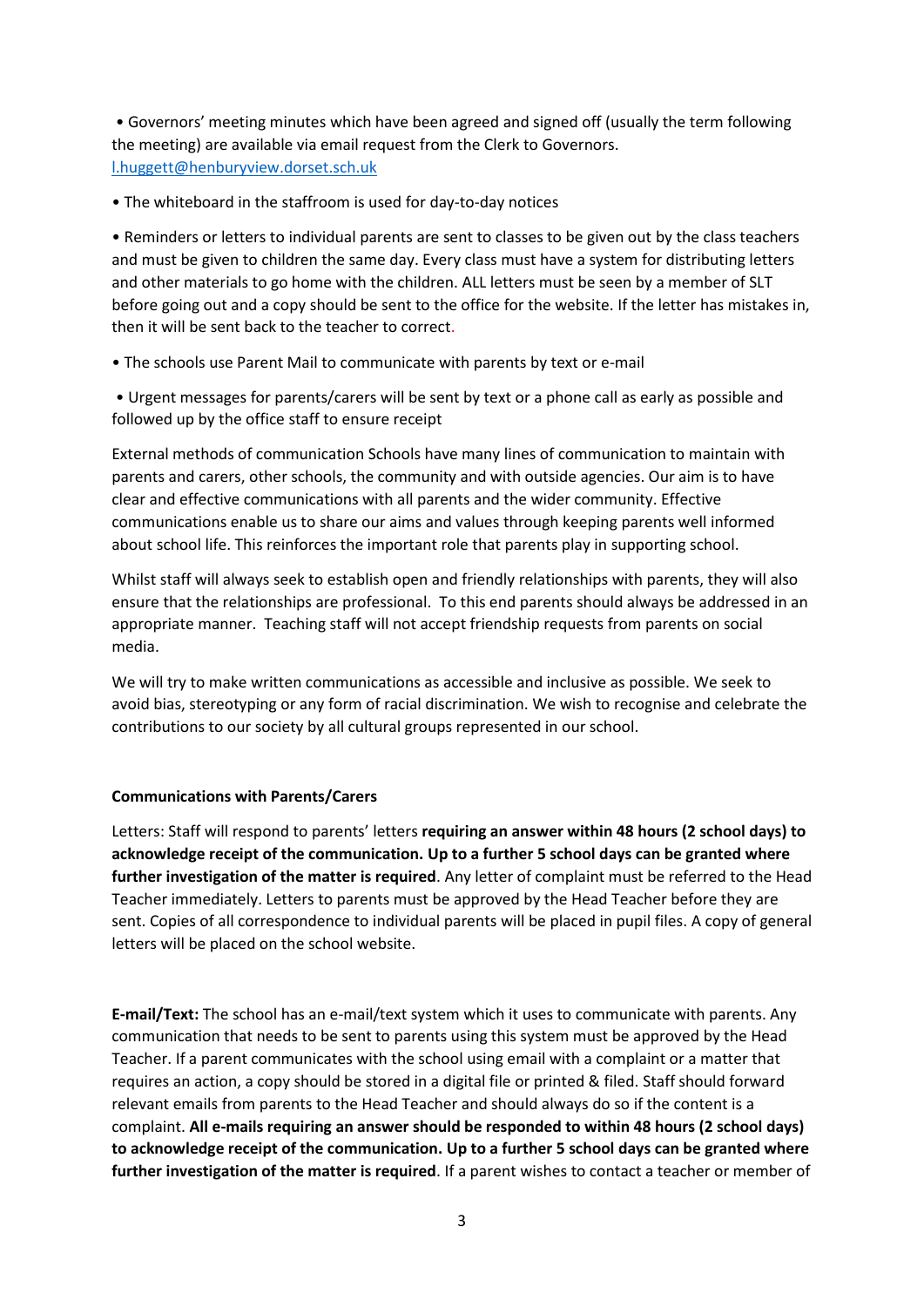staff via email, then the school account should be use[d office@henburyview.dorset.sch.uk.](mailto:office@henburyview.dorset.sch.uk) Please use BCC in the email as appropriate to ensure that data protection regulations are being adhered to.

E-mail communications concerning a child are kept for the academic year in a digital folder unless they are required for evidence trailing, in which case a copy should be printed.

Telephone calls: Office staff will not interrupt teaching for staff to answer a telephone call unless it is an emergency.

Social Media Sites/Blogs: Staff are advised not to communicate with parents via social networking sites or accept them as "friends". Staff will not accept pupils or ex-pupils as "friends".

Written Reports: Once a year, we provide a full written report to each child's parents on their progress. This report identifies areas of strength and areas for future development. Pupils are also given an opportunity to comment on their progress.

In addition, parents meet their child's teacher/s twice during the year for a private consultation at a Parents' Evening. We encourage parents to contact the school if any issues arise regarding their child's progress or well-being. When children have particular education needs, or if they are making less than expected progress, parents will be invited to meet with their child's teacher more regularly. We will also make reasonable adjustments to our arrangements if this will enable a parent with a disability to participate fully in a meeting at our school, or to receive and understand communication. Parents of children with an IEP (individual education plan) will have the opportunity to review the IEP (individual education plan) at least twice a year.

School Website: The school website provides an opportunity to share information about the school and is an opportunity to promote the school to a wider audience.

#### **Home-School Communication:**

- Home School Agreements are signed on entry
- Home visits & pre-school visits take place during the summer term for pupils joining Foundation.
- Newsletter are e-mailed out through Parent Mail & posted on the school website. Paper copies can be provided through the office if requested.
- Parents/carers will be texted or phoned if there is an unexpected cancellation of a club

• Once a year a questionnaire is sent out to parents and the results are analysed & used to improve the school

We recognise that children's protection is a shared responsibility, and that Henbury View First School should provide a safe and secure environment. If any member of staff has concerns about a child, these will be passed to the Designated Senior Person for Children Protection, or the Deputy DSP, who may share this information with Social Services.

#### **How will this policy be monitored and evaluated?**

This policy will be monitored through on-going school self-evaluation. The Head Teacher will use a variety of methods to evaluate this policy with staff, parents & governors.

Other policies that might be of interest to you.